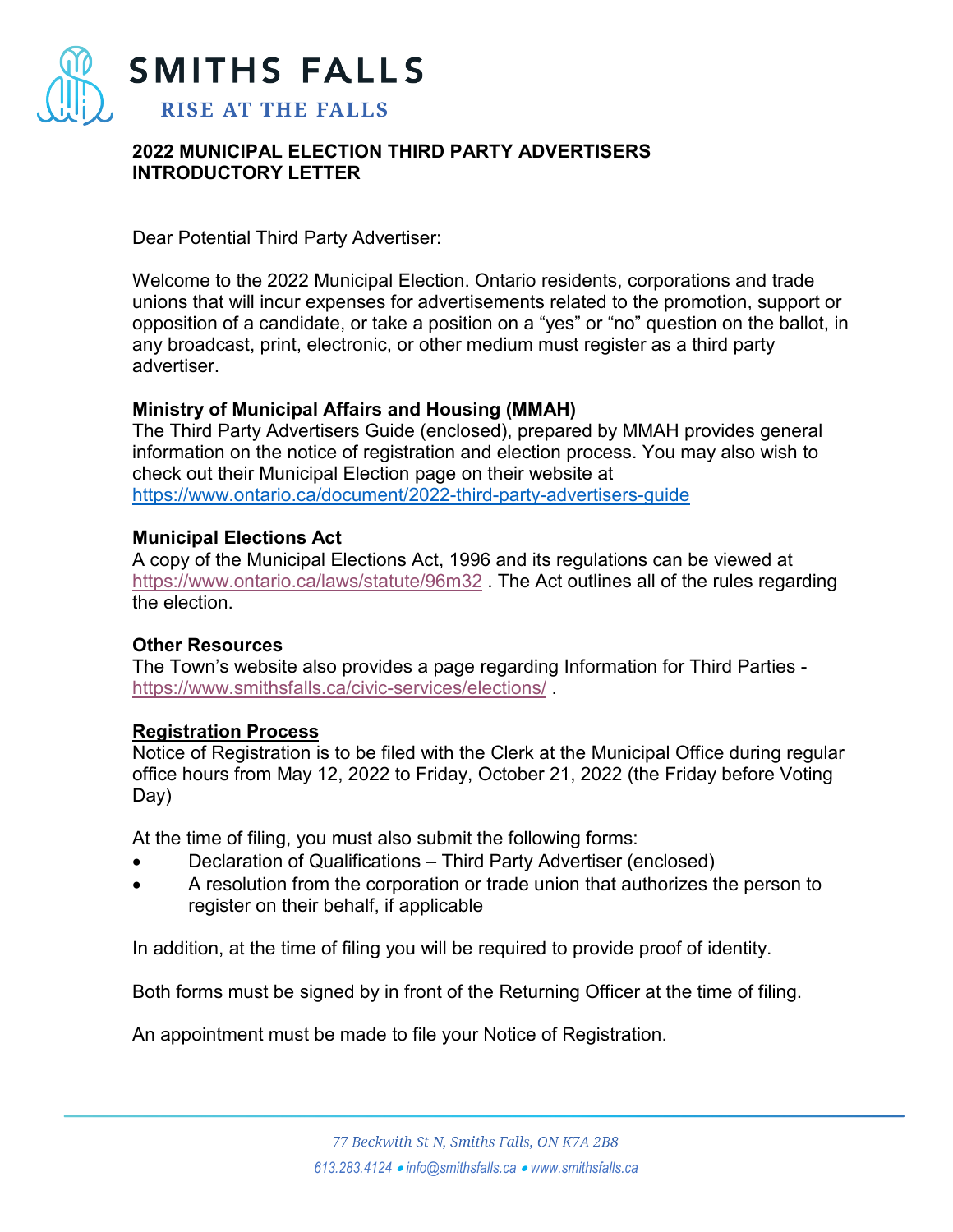

**SMITHS FALLS** 

**RISE AT THE FALLS** 

**2022 MUNICIPAL ELECTION THIRD PARTY ADVERTISERS** 

**INTRODUCTORY LETTER** 

### **Key Dates**

The attached list of key dates for the 2022 Municipal Election provides helpful information about the election process. This is not a complete list and the Municipal Elections Act, 1996 should be referred to.

# **Campaign Period**

A registered third party can only accept contributions or incur campaign expenses during their advertising campaign period. The advertising campaign begins on the day the individual, corporation or trade union is registered as a third party advertiser, and in most cases the campaign will end on December 31, 2022.

Campaign expenses shall not exceed the maximum established by the Municipal Elections Act, 1996 and are calculated as follows:

• Registered Third Party: \$5,000 plus \$.05 per elector (6492 electors in 2018)

Upon filing, the Clerk shall give the individual, corporation or trade union filing the Notice of Registration, the Estimated Maximum Campaign Expenses, using the above calculation. These amounts shall be confirmed by the Returning Officer, on or before September 25, 2022, using the 2022 voter's list as of September 15, and a Certificate of Maximum Campaign Expenses will be provided to each Registered Third Party.

Every third party must open a bank account exclusively for the advertising campaign.

A detailed record of all revenues and expenditures must be kept by the Registered Third Party throughout the campaign period. To aid in your understanding of the financial reporting requirements, we have enclosed a blank Financial Statement. Please also refer to the MMAH Third Party Advertisers Guide which very clearly outlines all of the requirements. Detailed records, including receipts are to be kept by the Registered Third Party. Third Party advertisers are required to keep all financial records until November 15, 2026 when the next council takes office.

# **Third Party Advertising**

Like campaign expenditures and revenues, the placement of third party signs and advertising shall not commence until after the filing of the Notice of Registration. The Town has a Policy (enclosed) that informs Candidates and Registered Third parties of when and where they can post advertising and to ensure public safety on municipal roads and highways during an election period. The provincial policy with respect to the posting of third party advertising on provincial road allowances is enclosed. Third party advertising that will be installed or affixed to poles belonging to Hydro One Network, Bell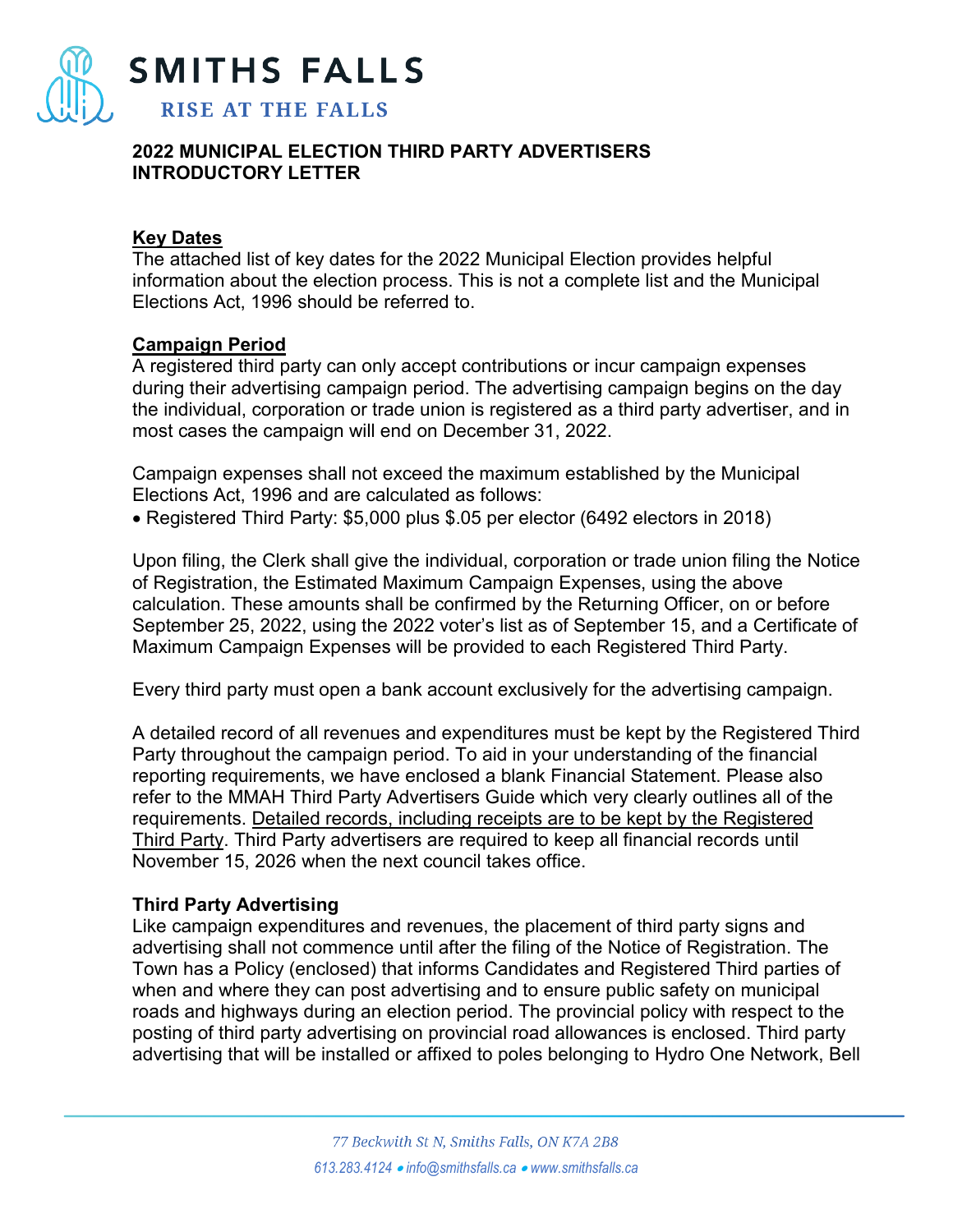

**SMITHS FALLS** 

# **RISE AT THE FALLS**

### **2022 MUNICIPAL ELECTION THIRD PARTY ADVERTISERS INTRODUCTORY LETTER**

Canada or other public utilities will require the permission of these respective approving authorities.

## **Returning Officer**

Throughout the election process you will hear and see reference to the position of Returning Officer. The Municipal Elections Act, 1996 directs the Clerk of the municipality to assume the position of Returning Officer for the municipal election. The titles are often used interchangeably; however, the roles and responsibilities are very different.

This guide is provided to you for information purposes. Any necessary changes will be provided to Registered Third Parties, posted to the Town's website, referred to as "Revised" and dated accordingly. As well, reference should always be made to the relevant legislation and regulations.

Once registered as a Third Party Advertiser I may be in contact with you throughout the election period. In the meantime, please visit the Town's website for up-to-date municipal election information.

If you require any further information, please do not hesitate to contact me at (613) 283 4124 ext. 1102 or [kcostello@smithsfalls.ca.](mailto:kcostello@smithsfalls.ca)

Sincerely,

Kinfastillo

Kerry Costello, Clerk/Returning Officer

cc: Nadine Bennett, Deputy Clerk/Deputy Returning Officer